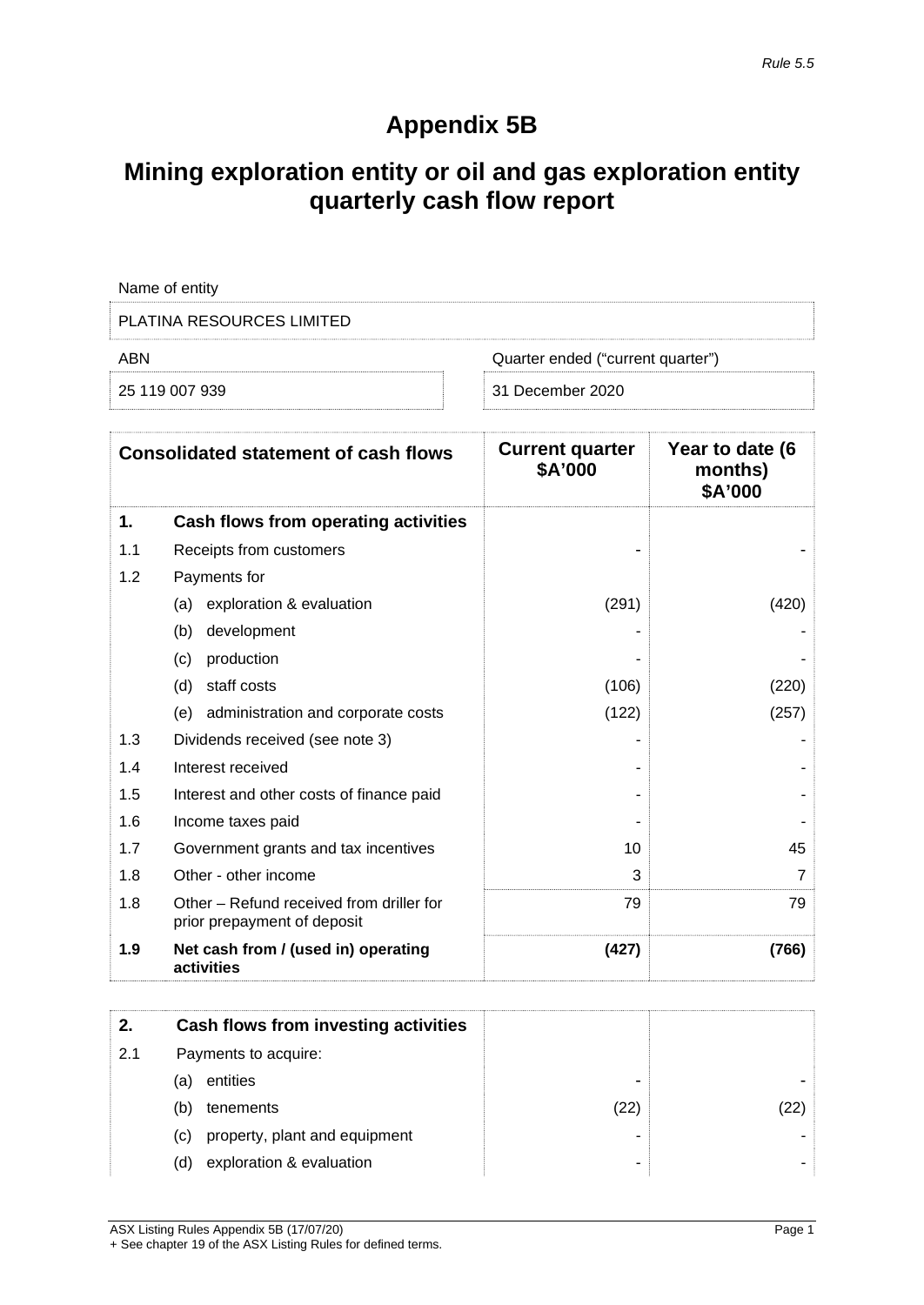|                  | <b>Consolidated statement of cash flows</b>       | <b>Current quarter</b><br>\$A'000 | Year to date (6<br>months)<br>\$A'000 |
|------------------|---------------------------------------------------|-----------------------------------|---------------------------------------|
|                  | (e)<br>investments                                | (34)                              | (426)                                 |
|                  | (f)<br>other non-current assets                   |                                   |                                       |
| $2.2\phantom{0}$ | Proceeds from the disposal of:                    |                                   |                                       |
|                  | entities<br>(a)                                   |                                   |                                       |
|                  | (b)<br>tenements                                  | 522                               | 522                                   |
|                  | property, plant and equipment<br>(c)              |                                   |                                       |
|                  | (d)<br>investments                                |                                   |                                       |
|                  | (e)<br>other non-current assets                   |                                   |                                       |
| 2.3              | Cash flows from loans to other entities           |                                   |                                       |
| 2.4              | Dividends received (see note 3)                   |                                   |                                       |
| 2.5              | Other (provide details if material)               |                                   |                                       |
| 2.6              | Net cash from / (used in) investing<br>activities | 488                               | 74                                    |

| 3.   | Cash flows from financing activities                                                       |      |
|------|--------------------------------------------------------------------------------------------|------|
| 3.1  | Proceeds from issues of equity securities<br>(excluding convertible debt securities)       | 894  |
| 3.2  | Proceeds from issue of convertible debt<br>securities                                      |      |
| 3.3  | Proceeds from exercise of options                                                          |      |
| 3.4  | Transaction costs related to issues of equity<br>securities or convertible debt securities | (71) |
| 3.5  | Proceeds from borrowings                                                                   |      |
| 3.6  | Repayment of borrowings                                                                    |      |
| 3.7  | Transaction costs related to loans and<br>borrowings                                       |      |
| 3.8  | Dividends paid                                                                             |      |
| 3.9  | Other (provide details if material)                                                        |      |
| 3.10 | Net cash from / (used in) financing<br>activities                                          | 823  |

|     | Net increase / (decrease) in cash and<br>cash equivalents for the period |       |  |
|-----|--------------------------------------------------------------------------|-------|--|
| 4.1 | Cash and cash equivalents at beginning of<br>period                      | 1.188 |  |
| 42  | Net cash from / (used in) operating<br>activities (item 1.9 above)       | (427) |  |
| 4.3 | Net cash from / (used in) investing activities<br>(item 2.6 above)       | 488   |  |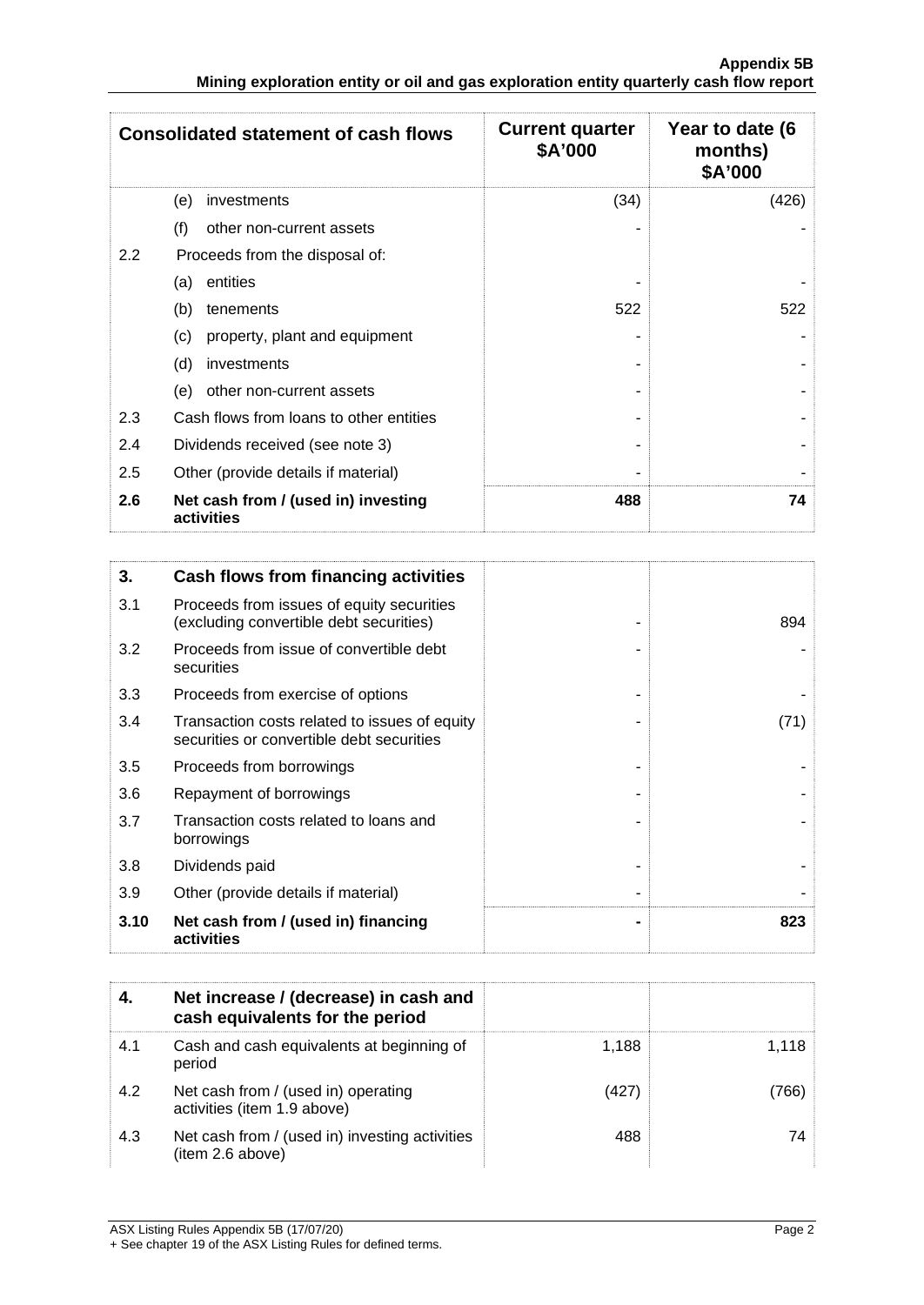|     | Consolidated statement of cash flows                                | <b>Current quarter</b><br>\$A'000 | Year to date (6<br>months)<br><b>\$A'000</b> |
|-----|---------------------------------------------------------------------|-----------------------------------|----------------------------------------------|
| 4.4 | Net cash from / (used in) financing activities<br>(item 3.10 above) | -                                 |                                              |
| 4.5 | Effect of movement in exchange rates on<br>cash held                | 15)                               |                                              |
| 4.6 | Cash and cash equivalents at end of<br>period                       | $-234$                            |                                              |

| 5.  | Reconciliation of cash and cash<br>equivalents<br>at the end of the quarter (as shown in the<br>consolidated statement of cash flows) to the<br>related items in the accounts | <b>Current quarter</b><br>\$A'000 | <b>Previous quarter</b><br>\$A'000 |
|-----|-------------------------------------------------------------------------------------------------------------------------------------------------------------------------------|-----------------------------------|------------------------------------|
| 5.1 | <b>Bank balances</b>                                                                                                                                                          | 1.234                             | 1.188                              |
| 5.2 | Call deposits                                                                                                                                                                 |                                   |                                    |
| 5.3 | <b>Bank overdrafts</b>                                                                                                                                                        |                                   |                                    |
| 5.4 | Other (provide details)                                                                                                                                                       |                                   |                                    |
| 5.5 | Cash and cash equivalents at end of<br>quarter (should equal item 4.6 above)                                                                                                  | 1.234                             | 1.188                              |

| Payments to related parties of the entity and their<br>associates                          | <b>Current quarter</b><br>\$A'000 |
|--------------------------------------------------------------------------------------------|-----------------------------------|
| Aggregate amount of payments to related parties and their<br>associates included in item 1 | 102                               |
| Aggregate amount of payments to related parties and their<br>associates included in item 2 |                                   |
|                                                                                            |                                   |

Note: if any amounts are shown in items 6.1 or 6.2, your quarterly activity report must include a description of, and an explanation for, such payments.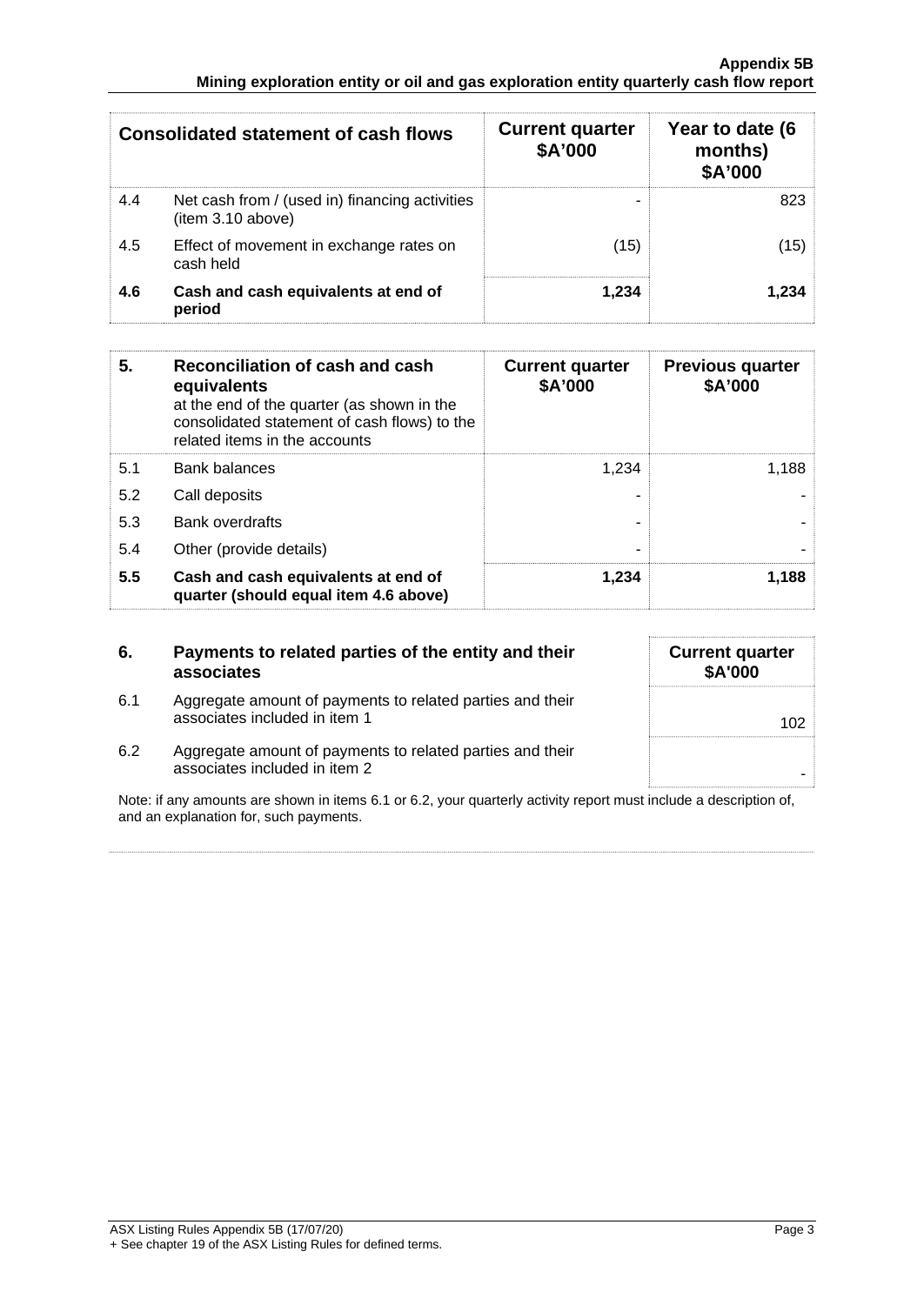| 7.  | <b>Financing facilities</b><br>Note: the term "facility' includes all forms of financing<br>arrangements available to the entity.<br>Add notes as necessary for an understanding of the<br>sources of finance available to the entity.                                                                                                               | <b>Total facility</b><br>amount at quarter<br>end<br>\$A'000 | Amount drawn at<br>quarter end<br>\$A'000 |
|-----|------------------------------------------------------------------------------------------------------------------------------------------------------------------------------------------------------------------------------------------------------------------------------------------------------------------------------------------------------|--------------------------------------------------------------|-------------------------------------------|
| 7.1 | Loan facilities                                                                                                                                                                                                                                                                                                                                      | N/A                                                          | N/A                                       |
| 7.2 | Credit standby arrangements                                                                                                                                                                                                                                                                                                                          |                                                              |                                           |
| 7.3 | Other (please specify)                                                                                                                                                                                                                                                                                                                               |                                                              |                                           |
| 7.4 | <b>Total financing facilities</b>                                                                                                                                                                                                                                                                                                                    |                                                              |                                           |
|     |                                                                                                                                                                                                                                                                                                                                                      |                                                              |                                           |
| 7.5 | Unused financing facilities available at quarter end                                                                                                                                                                                                                                                                                                 |                                                              |                                           |
| 7.6 | Include in the box below a description of each facility above, including the lender, interest<br>rate, maturity date and whether it is secured or unsecured. If any additional financing<br>facilities have been entered into or are proposed to be entered into after quarter end,<br>include a note providing details of those facilities as well. |                                                              |                                           |
|     |                                                                                                                                                                                                                                                                                                                                                      |                                                              |                                           |

| 8.                                                                                                                                                      | Estimated cash available for future operating activities                                                                                                                                                                        | \$A'000 |  |
|---------------------------------------------------------------------------------------------------------------------------------------------------------|---------------------------------------------------------------------------------------------------------------------------------------------------------------------------------------------------------------------------------|---------|--|
| 8.1                                                                                                                                                     | Net cash from / (used in) operating activities (item 1.9)                                                                                                                                                                       | (427)   |  |
| 8.2                                                                                                                                                     | Payments for exploration & evaluation classified as investing<br>activities (item 2.1(d))                                                                                                                                       |         |  |
| 8.3                                                                                                                                                     | Total relevant outgoings (item $8.1 +$ item $8.2$ )                                                                                                                                                                             | (427)   |  |
| 8.4                                                                                                                                                     | Cash and cash equivalents at quarter end (item 4.6)                                                                                                                                                                             | 1,234   |  |
| 8.5                                                                                                                                                     | Unused finance facilities available at quarter end (item 7.5)                                                                                                                                                                   |         |  |
| 8.6                                                                                                                                                     | Total available funding (item $8.4 +$ item $8.5$ )                                                                                                                                                                              | 1,234   |  |
| Estimated quarters of funding available (item 8.6 divided by<br>8.7<br>item 8.3)                                                                        |                                                                                                                                                                                                                                 | 2.89    |  |
|                                                                                                                                                         | Note: if the entity has reported positive relevant outgoings (ie a net cash inflow) in item 8.3, answer item 8.7 as "N/A".<br>Otherwise, a figure for the estimated quarters of funding available must be included in item 8.7. |         |  |
| 8.8                                                                                                                                                     | If item 8.7 is less than 2 quarters, please provide answers to the following questions:                                                                                                                                         |         |  |
| 8.8.1<br>Does the entity expect that it will continue to have the current level of net operating<br>cash flows for the time being and, if not, why not? |                                                                                                                                                                                                                                 |         |  |
|                                                                                                                                                         | Answer: N/A                                                                                                                                                                                                                     |         |  |
|                                                                                                                                                         | 8.8.2<br>Has the entity taken any steps, or does it propose to take any steps, to raise further<br>cash to fund its operations and, if so, what are those steps and how likely does it<br>believe that they will be successful? |         |  |
|                                                                                                                                                         | Answer: N/A.                                                                                                                                                                                                                    |         |  |
|                                                                                                                                                         | 8.8.3<br>Does the entity expect to be able to continue its operations and to meet its business<br>objectives and, if so, on what basis?                                                                                         |         |  |
|                                                                                                                                                         | Answer: N/A.                                                                                                                                                                                                                    |         |  |
|                                                                                                                                                         | Note: where item 8.7 is less than 2 quarters, all of questions 8.8.1, 8.8.2 and 8.8.3 above must be answered.                                                                                                                   |         |  |